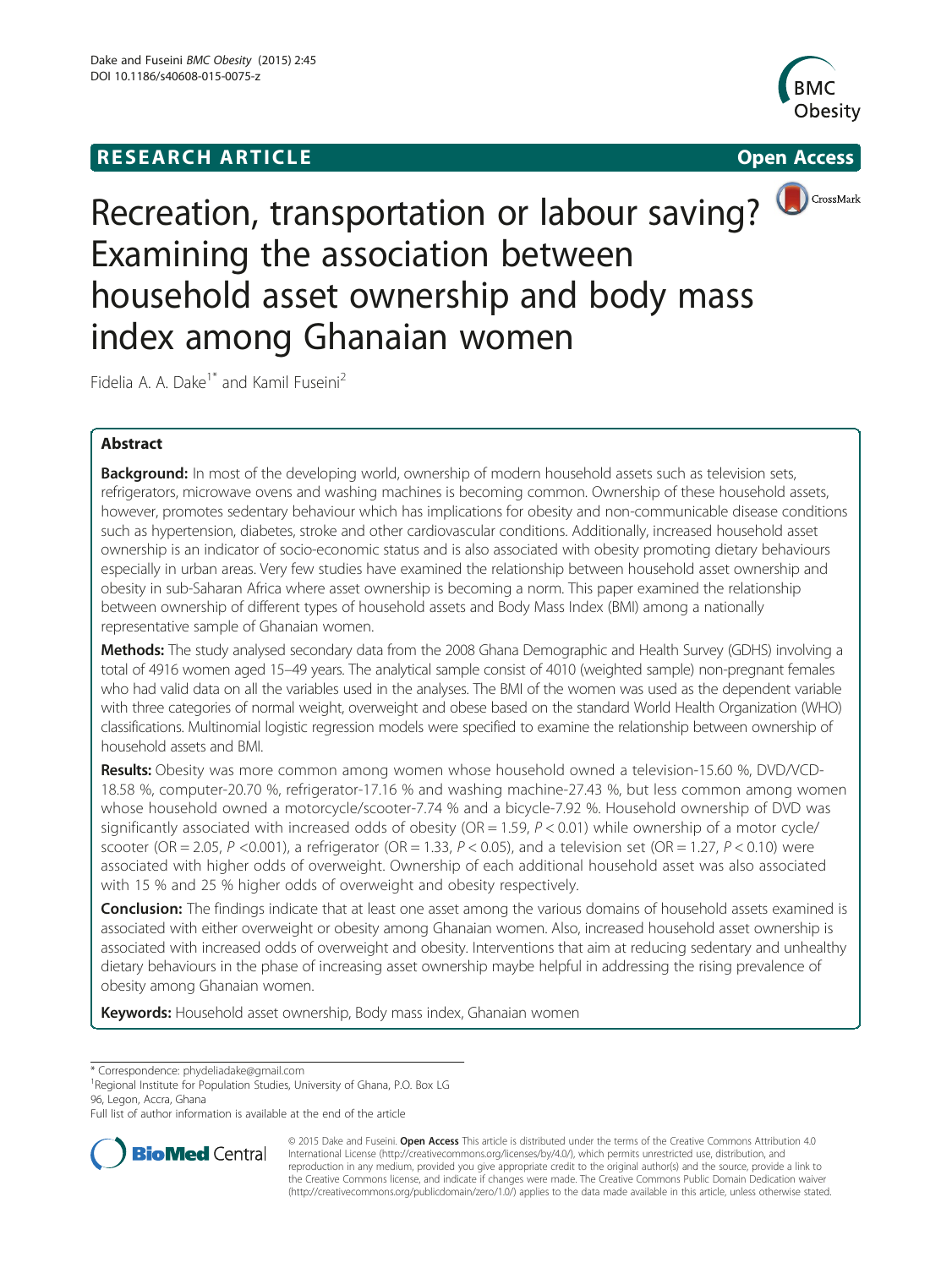# Background

Over the last three decades, there has been a steady increase in the prevalence of obesity in all regions of the world including sub-Saharan Africa (SSA). Even though SSA is among the regions with the lowest prevalence of obesity, the rate of increase in the prevalence of obesity is among the highest in recent times [[1\]](#page-7-0). Changing modes of transportation coupled with changes in work and recreational physical activity are reported to be among the major drivers of the current global obesity epidemic [[2, 3](#page-7-0)]. Gradual change in daily routines from activities such as walking for transportation and engaging in physically tasking household activities, to the use of cars and automated domestic appliances have resulted in lower levels of physical activity, which may be contributing to the global rise in the prevalence of obesity [\[4](#page-7-0)–[6\]](#page-7-0).

Ownership of automobiles, modern household appliances and labour saving equipment such as washing machines, microwave ovens, refrigerators and food processors is gradually increasing in developing countries [[4, 7](#page-7-0)]. This is as a result of improved socio-economic status and the rapid rate of urbanization in developing countries over the last three decades. For example, about 14 per cent of households in China acquired a motorized vehicle between 1989 and 1997 [[2\]](#page-7-0). Furthermore, Du et al. [[8](#page-7-0)] found a considerable increase in ownership of television sets in China within an eight year period (1989–1997), with close to 90 per cent of Chinese households owning a television set in 1997. This increase in television ownership in China was found to be greater in rural areas and among low income groups [[8\]](#page-7-0).

Increased asset ownership and reduced physical activity are some of the changes countries go through as part of socio-economic development. These changes accompany changes in dietary patterns in a process first described by Barry Popkin as the nutrition transition [\[9](#page-7-0)]. The nutrition transition is defined as the changes in dietary patterns and nutrient intakes when populations adopt modern lifestyles during economic and social development, urbanization and acculturation [\[10, 11](#page-7-0)]. The nutrition transition has been observed in dietary changes of rural and urban Africans in the Transition and Health during Urbanization of South-Africans (THUSA) study [[12\]](#page-7-0). Additionally, the nutrition transition is underway in Tanzania where the obesity epidemic shows an indication of changing food consumption habits [\[13](#page-7-0)]. Several other studies show changes in dietary patterns characterising an ongoing nutrition transition in Africa [[14](#page-7-0)–[18](#page-7-0)].

Ownership of modern technological devices has been found to be associated with weight gain in several regions of the world [[19\]](#page-7-0) due to increasing physical inactivity. There are also indications of declining levels of physical activity in most developing countries [[3\]](#page-7-0). Access

to modern technological devices, including domestic appliances which impact physical activity have been suggested as contributing to rising obesity levels in the Global South, yet very few studies have empirically investigated the association between household asset ownership and obesity particularly in SSA. The present study examined this relationship in Ghana where household asset ownership and obesity are both on the rise.

Household asset ownership in Ghana has seen a marked increase over the last twenty years with ownership of most assets being relatively higher in urban compared to rural areas. Also, while ownership of some assets such as television sets, computers and smart phones have increased, others such as radio sets have seen a slight decline. The early rounds of the demographic and health surveys show close to a 50 per cent increase in the proportion of households owning a television set from 9 per cent in 1988 to 17 per cent in 1993 [\[20](#page-7-0)]. The Ghana Living Standard Survey (GLSS) round six report also shows that ownership of a television set almost doubled (from 40 to 75 %) in urban households and tripled (from 12 to 34 %) in rural households over a fifteen year period (from 1998/99–2012/ 13) [\[21](#page-7-0)]. Over the same period, ownership of cars increased slightly in both urban and rural areas but was predominantly higher in urban areas at 7 per cent in 2012/13 compared to 2 per cent in rural areas. On the other hand, ownership of bicycles continues to remain relatively higher in rural areas compared to urban areas [\[21\]](#page-7-0).

Accompanying this rise in the ownership of household assets among the Ghanaian population is an increase in the prevalence of obesity and low levels of vigorous physical activity especially among women [\[22, 23](#page-7-0)]. Over a fifteen year period, the prevalence of obesity has increased from about 3 per cent in 1993 to about 10 per cent in 2008 among women aged 15 to 49 years [\[23](#page-7-0)]. Several studies have examined obesity among the Ghanaian population from a socio-demographic, lifestyle or medical perspective [[24](#page-7-0)–[26](#page-7-0)]. However, not many studies have investigated obesity from a socio-economic development perspective. This paper investigates the problem of obesity through the lenses of socio-economic development using household asset ownership as a proxy indicator.

#### Methods

#### Source of data

This study uses secondary data from the 2008 Ghana Demographic and Health Survey (GDHS). The GDHS is a nationally representative sample survey which is conducted every five years. The 2008 GDHS is the fifth round in the series and the most current publicly available data set. Permission to use the data was obtained from Measure DHS. Respondents for the 2008 GDHS were selected using a two-stage sampling design. At the first stage, a total of 412 clusters were selected nationwide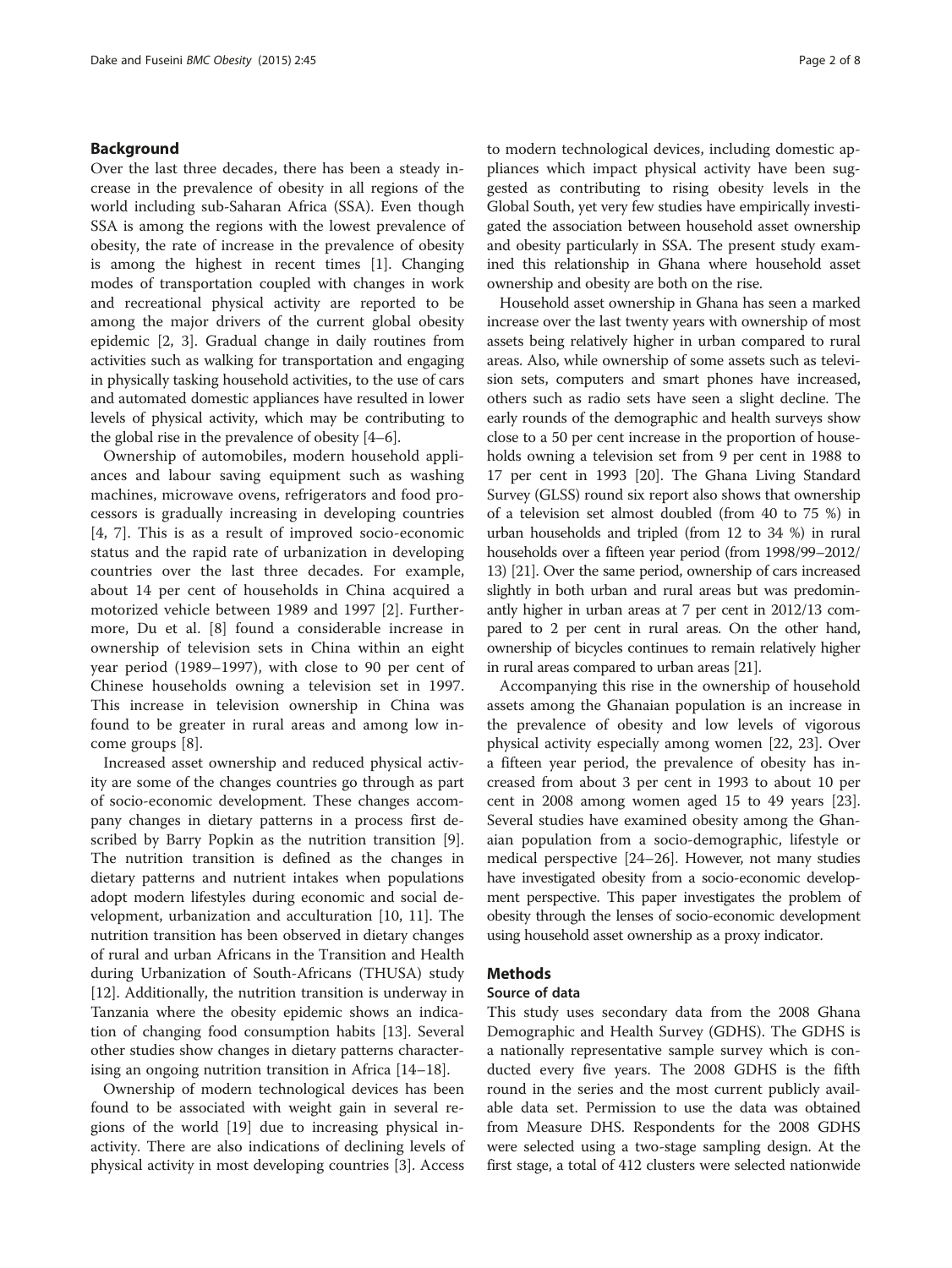using an updated master sampling frame constructed from the 2000 Population and Housing Census. The clusters were selected with probability proportional to size. At the second stage, thirty households were sampled from each of the selected clusters. Eligible individuals in the selected households were identified and interviewed. Informed consent was obtained from the respondents before being interviewed. The 2008 GDHS sampling procedure and methodology has been described in detail elsewhere [[27](#page-7-0)].

## Study participants and sample size

The participants in this study were females aged 15–49 years who were usual residents of the selected households. A total of 5096 females were identified to be eligible out of which 4916 were successfully interviewed. Respondents who were pregnant, those who had missing or flagged BMI values and those who were underweight were excluded from the analyses. The analytic sample consist of 4010 (weighted sample) non-pregnant females who had valid information on all the variables used in the analyses.

#### Variables

# Dependent variable

The BMI of the respondents was used as the dependent variable. BMI is computed by dividing weight in kilograms by height in metres squared. The BMI method is used internationally as the standard of defining overweight and obesity. It is widely used for population level analysis of obesity in adult populations [[28\]](#page-7-0). In this study, the standard World Health Organization (WHO) BMI cut-off points was used to categorise the study participants into three categories. Respondents with BMI values in the range of  $18.50-24.99 \text{ kg/m}^2$  were classified as being of normal weight, those who's BMI were within the range of  $25.00-29.99 \text{ kg/m}^2$  were classified as being overweight and those with BMI  $\geq$  30.00 kg/m<sup>2</sup> were classified as being obese. Women who were underweight (BMI <18.50  $\text{kg/m}^2$ ) were excluded from the analyses.

#### Independent variables

Ownership of different types of household assets was used as the main independent variable and was measured based on whether or not a household had a television, computer, DVD/VCD, car/truck, motorcycle/scooter, bicycle, refrigerator, and washing machine. The assets were grouped into three main categories of; (1) recreational (2) transportation and (3) labour or energy saving. Recreational assets comprised of television set, computer and DVD/VCD. Transportation assets comprised of car/truck, motorcycle/scooter and bicycle. Refrigerator and washing machine were classified as labour/energy saving assets. The assets were also used differently in two separate analyses procedures. In the

first stage of the analyses, the assets were used as separate independent variables while in the second stage, the individual assets were combined into a household asset index. The index ranged from 0 to 8 representing households owning none or all of the assets respectively.

#### Control variables

The study controlled for respondents' level of physical activity and sedentary behaviour (measured using frequency of watching television). Socio-demographic characteristics of the respondents including age, highest level of education, current marital status, region of residence, type of place of residence and parity were also controlled for in the analyses.

#### Methods of analysis

Exploratory data analyses was conducted on all the variables using frequencies/percentages and means for categorical and continuous variables respectively. Bivariate descriptions of the distribution of the independent variables across BMI categories were examined. Chi-square test was used to examine the significance of the bivariate associations. A multinomial logistic regression model was specified to assess the influence of household asset ownership on BMI controlling for other variables. The multinomial logistic approach was used because BMI was treated as a categorical dependent variable rather than an ordinal variable. Respondents were grouped into three categories of normal weight, overweight and obese based on their BMI. The three BMI categories were treated as separate categories thus making the use of the multinomial logistic regression model appropriate.

Two models were specified: the first model examined the influence of each household asset as a separate independent variable on BMI while the second model examined the effect of the aggregate household asset index (as a continuous variable) on BMI. The normal weight category was used as the reference category for the dependent variable in the regression models. The analyses were performed using Stata version 12.1. In order to ensure national representativeness and correct for nonresponse while also accounting for the complex survey design, the data was weighted using the 'svyset" command.

# Results

About one-third (32.52 %) of the women were either overweight or obese. Specifically, about one in five were overweight while about one in ten were obese (Table [1](#page-3-0)). Among all the assets examined, television ownership was most common. Close to half of the women reported that their household owned a television set and a little over a quarter reported having a DVD/VCD in their household. Ownership of a computer was low, less than one-tenth of the women reported having a computer in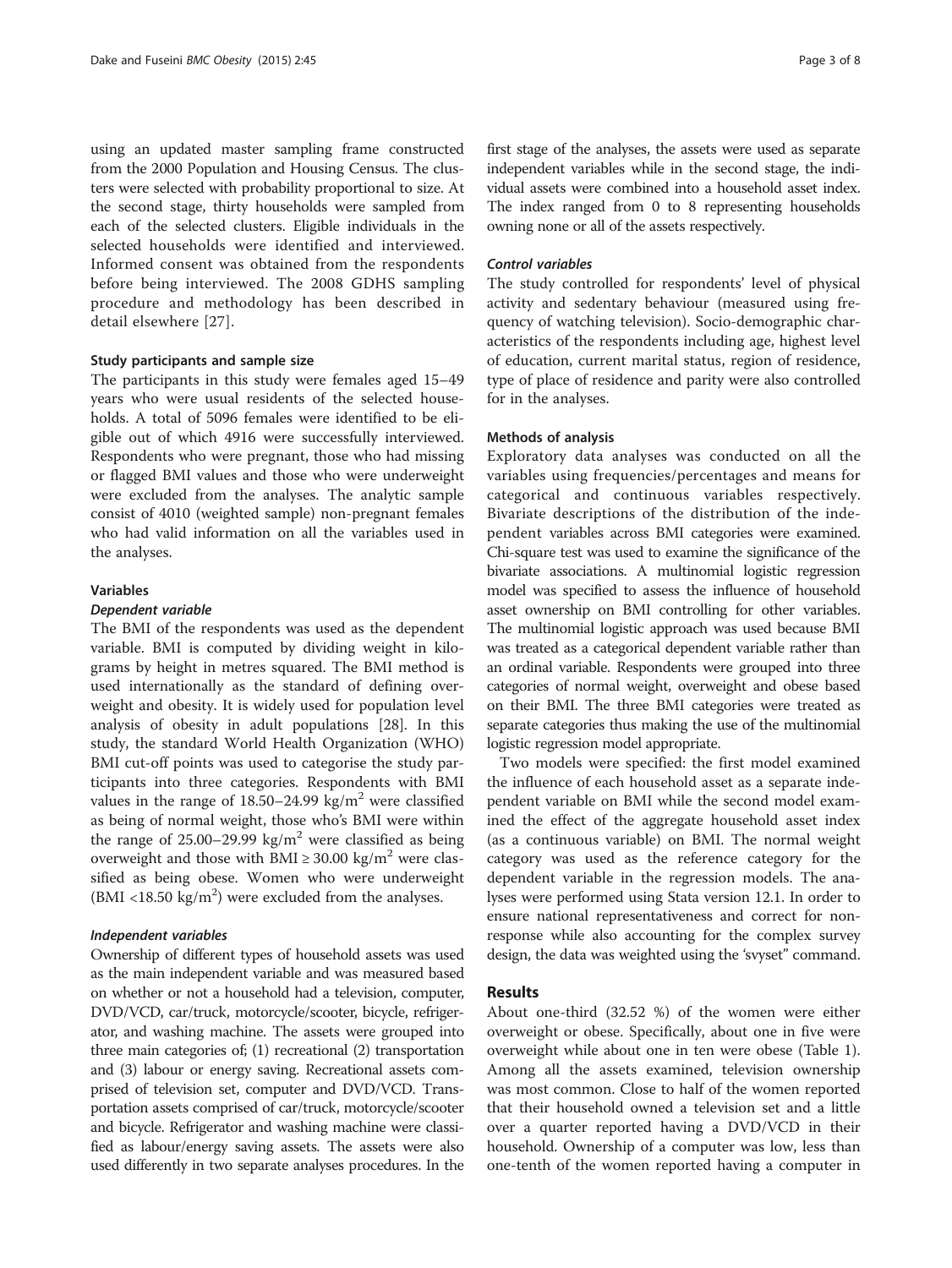| assets owned by their household |                |  |
|---------------------------------|----------------|--|
|                                 | Percentage (%) |  |
| <b>BMI</b> category             |                |  |
| Normal weight                   | 67.48          |  |
| Overweight                      | 22.40          |  |
| Obese                           | 10.12          |  |
| Type of household asset (owned) |                |  |
| Recreation                      |                |  |
| Television                      | 47.85          |  |
| DVD/VCD                         | 28.33          |  |
| Computer                        | 6.71           |  |
| Transportation                  |                |  |
| Car/Truck                       | 8.70           |  |
| Motorcycle                      | 5.91           |  |
| Bicycle                         | 29.69          |  |
| Labour saving                   |                |  |
| Refrigerator                    | 30.89          |  |
| Washing machine                 | 0.75           |  |
| Household asset index           |                |  |
| Categorical                     |                |  |
| 0                               | 33.03          |  |
| 1                               | 23.80          |  |
| 2                               | 15.53          |  |
| 3                               | 14.24          |  |
| $\overline{4}$                  | 7.86           |  |
| 5                               | 3.74           |  |
| 6                               | 1.46           |  |
| 7                               | 0.33           |  |
| Continuous (Mean)               | 1.59           |  |
| Total N (weighted)              | 4010           |  |

<span id="page-3-0"></span>Table 1 BMI distribution of the study sample and types of

Source of data: Ghana Demographic and Health Survey, 2008

their household. Among the assets classified under transportation, bicycle ownership was more common (29.69 %) compared to car/truck (8.70 %) and motorcycle  $(5.91 \%)$ . Only a few  $(0.75 \%)$  of the women reported having a washing machine in their household. Examining the household asset index reveals about onethird (33.03 %) of the women belonging to households that do not own any of the assets under consideration (Table 1).

The results of the bivariate analysis reveal a significant association between household asset ownership and BMI with motorcycle and bicycle both being significant at  $P < 0.10$  (Table [2\)](#page-4-0). Obesity was three times more common among women who reported ownership of a television set in their household compared to their counterparts who did not (Table [2\)](#page-4-0). Similarly, while about 7 % of the women from households that did not own a DVD/VCD were obese, close to 19 % of their counterparts from households that owned a DVD/VCD were obese. A similar pattern was observed for ownership of a computer. In the domain of transportation assets, obesity was more common among women in households that owned a car/truck and less common among women from households that owned a motorcycle and a bicycle. The proportion of overweight and obese women was highest among women from households that owned a refrigerator and a washing machine at approximately 30 and 27 per cent respectively (Table [2](#page-4-0)).

Controlling for frequency of watching television, physical activity and socio-demographic characteristics, the results show that television ownership increases the chances of being overweight by 27 per cent, significant at  $P < 0.10$  (Table [3,](#page-5-0) Model 1). Ownership of a computer was also associated with a 35 per cent higher chance of overweight ( $P < 0.10$ ). A households' ownership of DVD/ VCD was found to be associated with a 59 per cent higher likelihood of obesity  $(P < 0.01)$ . The result with regards to car/truck ownership was opposite of what was expected. Women from households that owned a car/truck were significantly less likely  $(OR = 0.64)$  to be overweight compared to those whose household did not own a car. On the other hand, women from households that owned a motorcycle were two times as likely to be overweight compared to their counterparts from households that did not own a motorcycle. Increased household asset ownership was associated with increased odds of overweight and obesity  $(P < 0.001)$  with ownership of any one additional household asset being associated with a 15 % and a 25 % higher likelihood of being overweight and obese respectively (Table [3](#page-5-0), Model 2).

Among the control variables included in the analyses, frequency of watching television exhibited a significant association with the likelihood of obesity. In both models, women who reported watching television almost every day had about a two times higher chance of being obese  $(P < 0.001)$  compared to their counterparts who did not watch television (Table [3](#page-5-0)). In Model 2, women who reported watching television less than once a week (OR = 1.78) or at least once a week (OR = 1.60) were significantly  $(P < 0.05)$  more likely to be obese. The women's level of physical activity did not show a statistically significant association with their chances of being overweight or obese. Urban dwellers were about two times more likely to be overweight or obese  $(P < 0.001)$  compared to rural dwellers. And compared to the youngest age group (15–19), older age groups were significantly more likely to be overweight or obese except for the 20–24 age group which did not show statistical significance in the obese category (Table [3](#page-5-0)).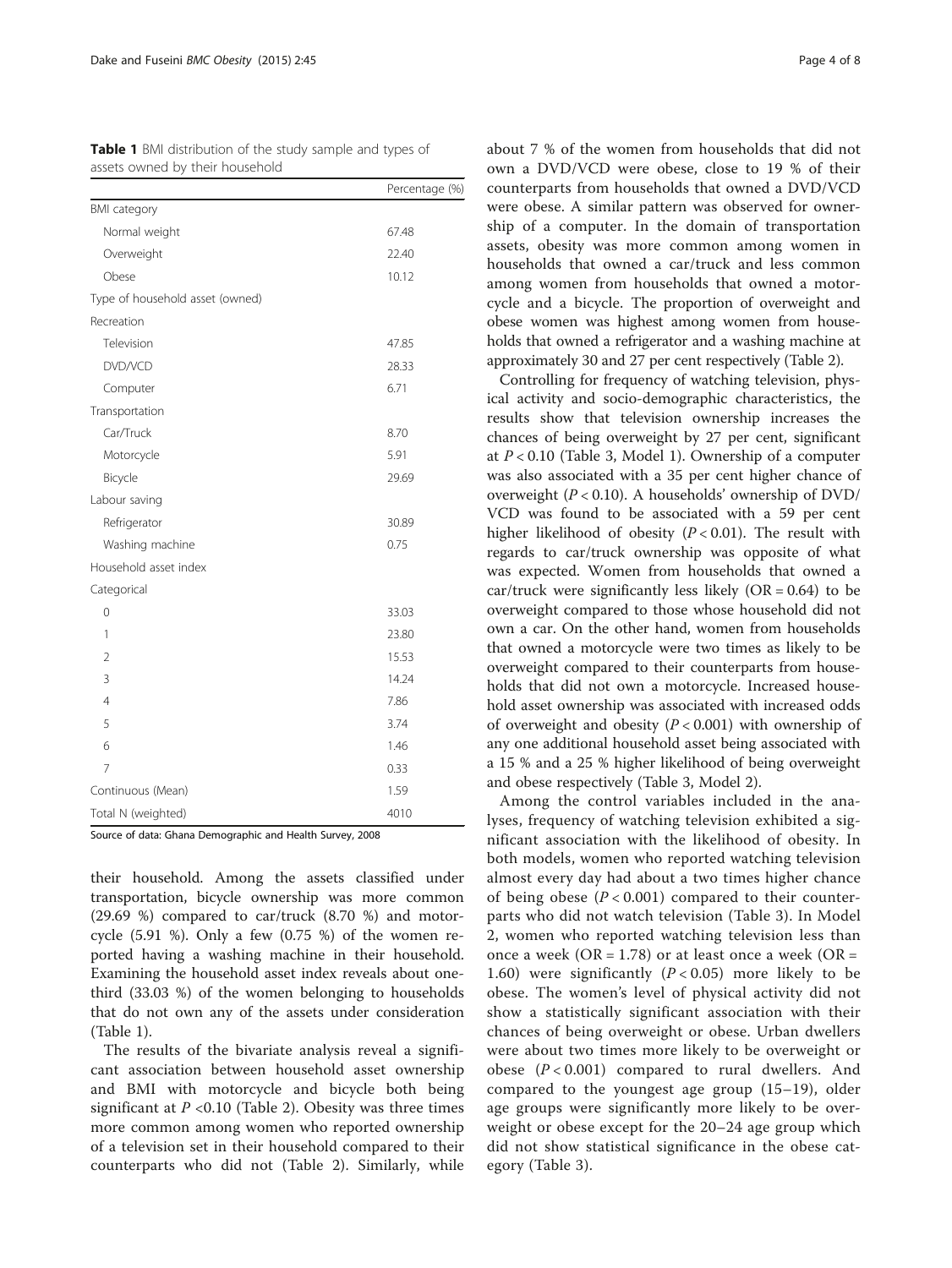<span id="page-4-0"></span>

|               | <b>Table 2</b> Distribution of study sample by type of household |
|---------------|------------------------------------------------------------------|
| asset and BMI |                                                                  |

| Type of household<br>asset | Percentage (%) in BMI category |                  |       | Chi-Square<br>$P$ -value |
|----------------------------|--------------------------------|------------------|-------|--------------------------|
|                            | Normal<br>weight               | Overweight Obese |       |                          |
| Recreation                 |                                |                  |       |                          |
| Television                 |                                |                  |       | 0.000                    |
| Yes                        | 56.47                          | 27.93            | 15.60 |                          |
| No.                        | 77.59                          | 17.32            | 5.09  |                          |
| DVD/VCD                    |                                |                  |       | 0.000                    |
| Yes                        | 53.52                          | 27.89            | 18.58 |                          |
| N <sub>o</sub>             | 73.00                          | 20.23            | 6.78  |                          |
| Computer                   |                                |                  |       | 0.000                    |
| Yes                        | 50.24                          | 29.06            | 20.70 |                          |
| N <sub>o</sub>             | 68.72                          | 21.92            | 9.36  |                          |
| Transportation             |                                |                  |       |                          |
| Car/Truck                  |                                |                  |       | 0.000                    |
| Yes                        | 58.68                          | 23.06            | 18.26 |                          |
| N <sub>o</sub>             | 68.32                          | 22.33            | 9.35  |                          |
| Motorcycle                 |                                |                  |       | 0.057                    |
| Yes                        | 63.33                          | 28.92            | 7.74  |                          |
| No                         | 67.74                          | 21.99            | 10.27 |                          |
| Bicycle                    |                                |                  |       | 0.057                    |
| Yes                        | 72.53                          | 19.55            | 7.92  |                          |
| N <sub>o</sub>             | 65.35                          | 23.60            | 11.05 |                          |
| Labour saving              |                                |                  |       |                          |
| Refrigerator               |                                |                  |       | 0.000                    |
| Yes                        | 52.68                          | 30.16            | 17.16 |                          |
| N <sub>o</sub>             | 74.09                          | 18.93            | 6.98  |                          |
| Washing machine            |                                |                  |       | 0.014                    |
| Yes                        | 51.52                          | 21.05            | 27.43 |                          |
| N <sub>o</sub>             | 67.60                          | 22.41            | 9.99  |                          |

Source of data: Ghana Demographic and Health Survey, 2008

# **Discussion**

The findings of this study showed television ownership being most common. Obesity was also found to be more common among women whose household owned a television. In another study conducted in Ghana among a representative sample of women aged 18 years and older in Accra, Duda et al. [\[29\]](#page-7-0) found that obese women were significantly more likely to own a television (and other assets including, a refrigerator, a telephone or a car) than their non-obese counterparts. Similar to the findings of the current study, Lear et al. [\[4](#page-7-0)] found television ownership to be more common in a study involving high, middle and low-income countries. Nurdiati et al. [\[30](#page-7-0)] also found obesity to be more common among women who owned a television set in Indonesia. In the present study,

ownership of television was most common but was not significantly associated with increased odds of obesity as has been found in other studies involving high, middle and low-income countries [\[4\]](#page-7-0). Television ownership was, however, found to be associated with increased odds of overweight at  $P < 0.10$  in the current study. It is worth mentioning that this association did not reach the P < 0.05 statistical significance level.

Television ownership has an inherent tendency of encouraging sedentary behaviour through increased watching/screen time. In this study, women who reported watching television almost every day were at increased risk of being obese compared to those who did not watch television. Among women in Ethiopia, those who reported watching television were significantly more likely to be overweight compared to their counterparts who did not watch television [[31](#page-7-0)]. Similar results were also found among adult out-patients in Uyo in the Niger Delta region of Nigeria [[32\]](#page-7-0).

Similar to the findings of this current study, Lear et al. [[4\]](#page-7-0) found that ownership of additional household assets was associated with increased BMI in high, middle and low-income countries. Additionally, Lear et al. [\[4](#page-7-0)] also found that in low-income countries, there was a marked and stepped increase in the odds of obesity with increased asset ownership. Similarly, Banks et al. [\[19\]](#page-7-0) found that among Thai adults, the risk of being obese increased significantly with increasing household ownership of appliances such as refrigerator, microwave ovens and washing machine even after adjusting for frequency of doing housework/gardening, smoking, consumption of alcohol, fried foods, Western type junk food, fruits and vegetables.

Asset ownership has been found to be associated with obesity implicating behaviours explaining why increased household asset ownership is associated with increased risk of overweight and obesity. Asset ownership affects physical activity in all forms including domestic, leisuretime and work-related physical activity [\[33\]](#page-7-0). With the increase in ownership of devices such as washing machines, household chores are becoming more mechanized rather than physically tasking [[7](#page-7-0), [34\]](#page-7-0). There is also a gradual shift from outdoor leisure-time physical activities to sedentary types of activity such as watching television [[34](#page-7-0)]. With increased ownership of mechanized means of transportation, walking for travel is on a decline [[35](#page-7-0)]. For example, among urban black Soweto women, Gradidge et al. [\[36](#page-7-0)] found that women who reported owning a motor vehicle walked less for travel and participated in more leisure-time activity while women who owned a television reported significantly lower moderate-vigorous physical activity and walking for travel. In a multi-country study involving sites in the United States (US), South Africa, Jamaica, Seychelles and Ghana, Shoham et al. [\[37](#page-7-0)] found that car owners show similar low levels of moderate-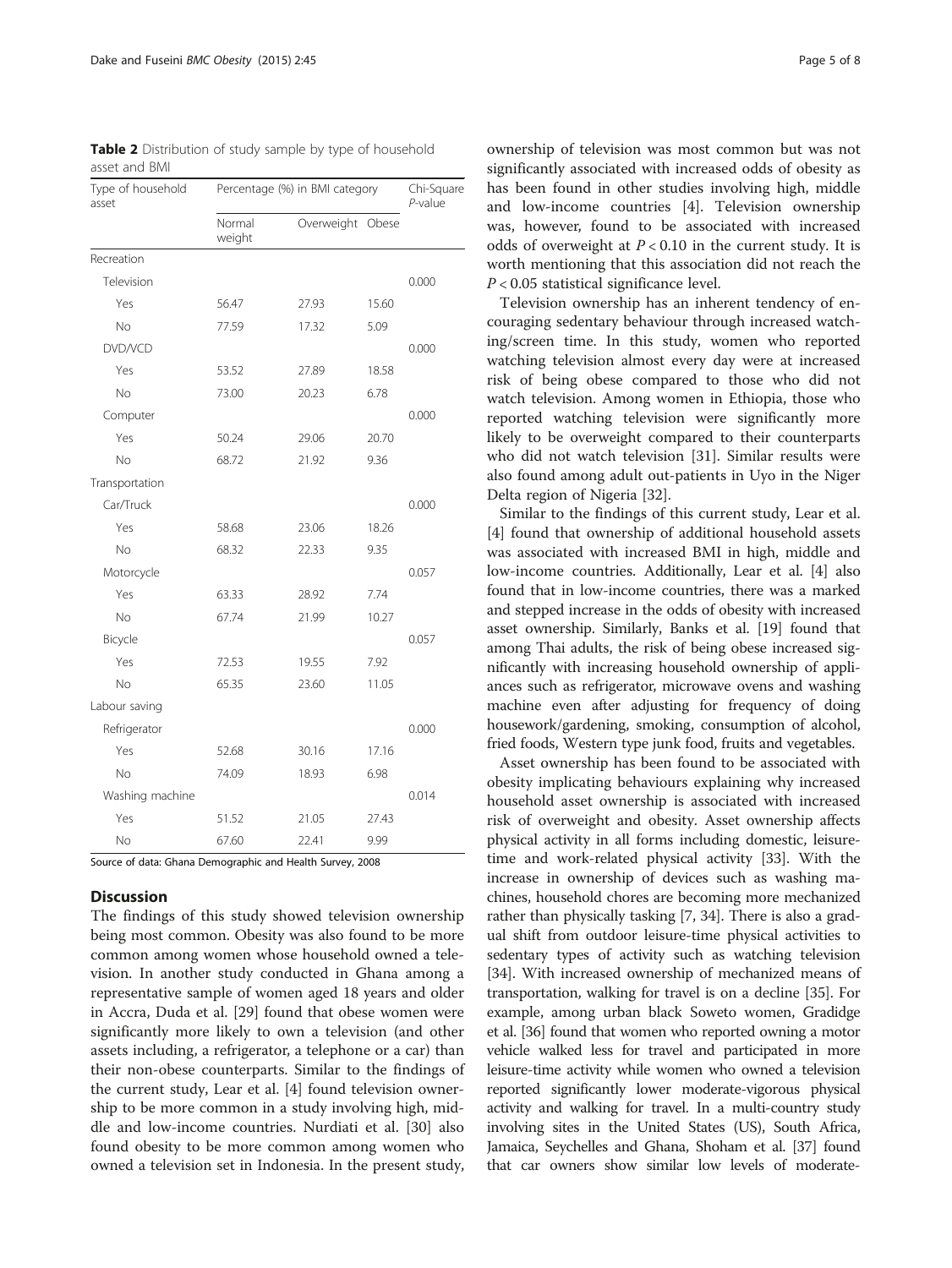|                                               | Odds ratio |            |            |            |
|-----------------------------------------------|------------|------------|------------|------------|
| Type of household asset                       | Model 1    |            | Model 2    |            |
| Recreation                                    | Overweight | Obese      | Overweight | Obese      |
| Television <sup>[No]</sup>                    | $1.27 +$   | 1.39       |            |            |
| Computer <sup>[No]</sup>                      | $1.35^{+}$ | 1.51       |            |            |
| DVD/VCD <sup>[No]</sup>                       | 0.98       | $1.59***$  |            |            |
| Transportation                                |            |            |            |            |
| Car/truck [No]                                | $0.64**$   | 0.80       |            |            |
| Motorcycle/scooter <sup>[No]</sup>            | $2.05***$  | 1.23       |            |            |
| Bicycle <sup>[No]</sup>                       | 1.10       | 0.98       |            |            |
| Labour saving                                 |            |            |            |            |
| Refrigerator <sup>[No]</sup>                  | $1.33*$    | 1.19       |            |            |
| Washing machine [No]                          | 1.01       | 1.75       |            |            |
| Household asset index                         |            |            | $1.15***$  | $1.25***$  |
| Control variables                             |            |            |            |            |
| Frequency of watching television [Not at all] |            |            |            |            |
| Less than once a week                         | 1.19       | $1.65^{+}$ | 1.24       | $1.78*$    |
| At least once a week                          | 1.12       | $1.51^{+}$ | 1.15       | $1.60*$    |
| Almost every day                              | 1.29       | $2.07***$  | $1.35*$    | $2.33***$  |
| Number of physical activity days/week [0]     |            |            |            |            |
| $1 - 2$                                       | 1.10       | 0.84       | 1.10       | 0.84       |
| $3 - 4$                                       | 0.92       | 0.77       | 0.92       | 0.77       |
| $5 - 7$                                       | 1.04       | 0.75       | 1.04       | 0.74       |
| Age [15-19]                                   |            |            |            |            |
| $20 - 24$                                     | $1.69***$  | 1.47       | $1.71***$  | 1.47       |
| $25 - 29$                                     | $3.66***$  | $4.42***$  | $3.73***$  | $4.47***$  |
| $30 - 34$                                     | $4.51***$  | $8.63***$  | $4.60***$  | $8.64***$  |
| $35 - 39$                                     | $4.21***$  | $14.91***$ | $4.39***$  | $14.68***$ |
| $40 - 44$                                     | $5.61***$  | 22.89***   | $5.69***$  | 22.09***   |
| $45 - 49$                                     | $4.52***$  | $17.50***$ | $4.50***$  | 17.08***   |
| Education [No education]                      |            |            |            |            |
| Primary                                       | $1.43*$    | $1.79*$    | $1.45*$    | $1.78*$    |
| Middle/Junior High School                     | $1.38*$    | $1.63*$    | $1.39*$    | $1.65*$    |
| Secondary/Senior High School                  | $1.46^{+}$ | $1.59^{+}$ | $1.46^{+}$ | $1.60^{+}$ |
| Higher                                        | $1.73*$    | 1.62       | $1.72*$    | 1.72       |
| Current marital status [Never married]        |            |            |            |            |
| In union                                      | 1.03       | $1.77*$    | 1.02       | $1.82**$   |
| Formerly in union                             | 1.25       | $2.20**$   | 1.23       | $2.28**$   |
| Region [Greater Accra]                        |            |            |            |            |
| Western                                       | 1.18       | $0.68^{+}$ | 1.23       | $0.67^{+}$ |
| Central                                       | 1.38       | 0.67       | $1.44+$    | 0.68       |
| Volta                                         | 1.14       | 1.00       | 1.19       | 0.93       |
| Eastern                                       | 1.30       | 0.93       | 1.32       | 0.90       |
| Ashanti                                       | 0.99       | $0.59**$   | 1.04       | $0.59**$   |

<span id="page-5-0"></span>Table 3 Results of multinomial logistic regression analysis examining the relationship between ownership of different household assets and BMI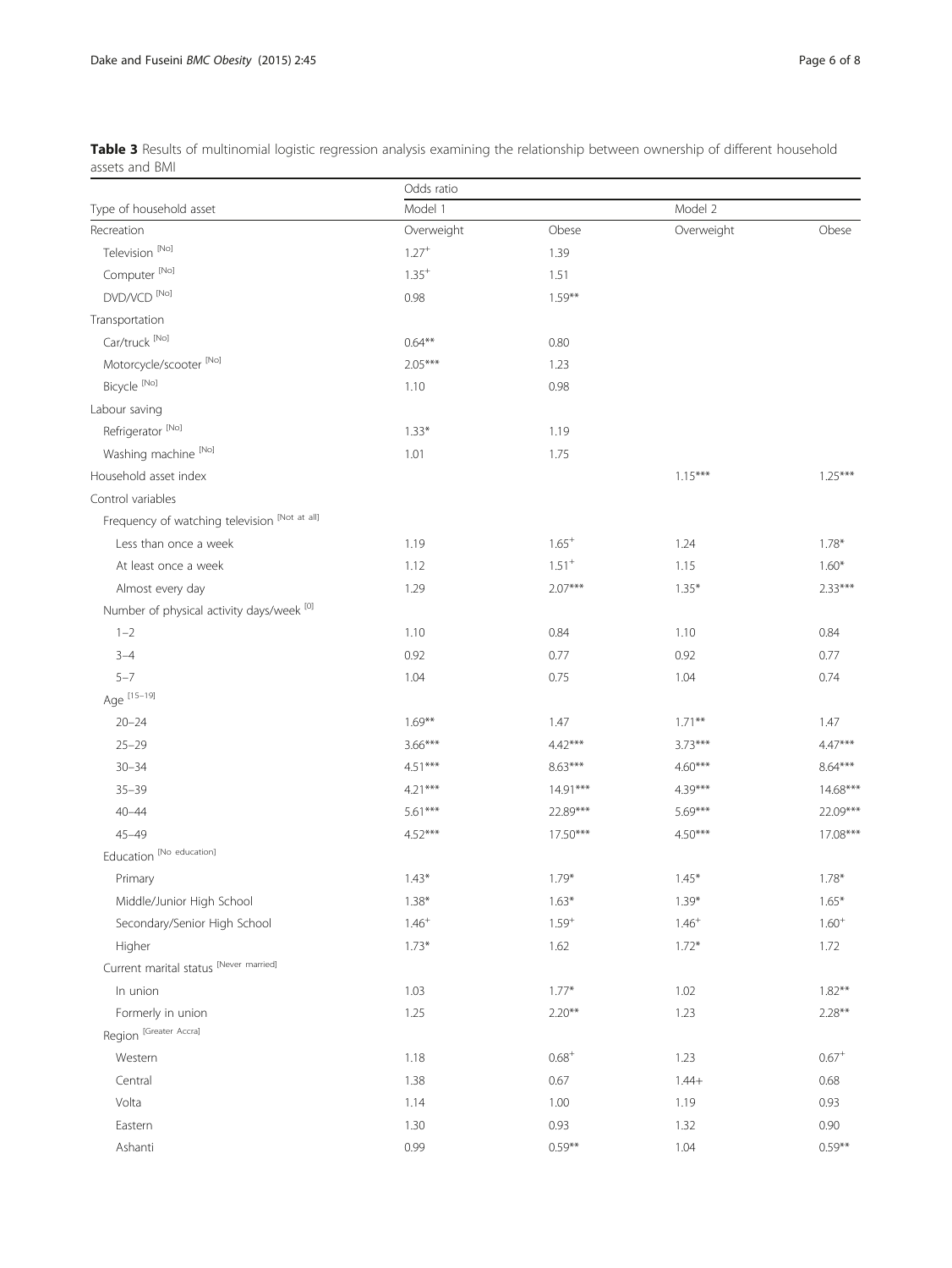| Brong Ahafo                | $0.63***$ | $0.33***$ | $0.68*$   | 0.30      |
|----------------------------|-----------|-----------|-----------|-----------|
| Northern                   | $0.45***$ | $0.23***$ | $0.54***$ | $0.20***$ |
| Upper east                 | $0.53*$   | $0.41*$   | $0.59*$   | $0.36*$   |
| Upper west                 | $0.42***$ | $0.19***$ | $0.50***$ | $0.17***$ |
| Place of residence [Rural] |           |           |           |           |
| Urban                      | $1.85***$ | $2.09***$ | $1.89***$ | $2.20***$ |
| Parity                     | 1.04      | 0.99      | 1.04      | 0.99      |

Table 3 Results of multinomial logistic regression analysis examining the relationship between ownership of different household assets and BMI (Continued)

Source of data: Ghana Demographic and Health Survey, 2008

[ ] Reference Category

 $^{+}P$  < 0.10,  $^{*}P$  < 0.05,  $^{**}P$  < 0.01,  $^{***}P$  < 0.001

vigorous physical activity regardless of whether they lived in the US or in the other countries. Their study also found that participants in Ghana (and in Jamaica, Seychelles and US) whose household own a car had lower levels of physical activity than participants in the US whose household did not own a car [\[37\]](#page-7-0).

There is evidence of reduced physical activity globally due to changing physical activity patterns. In the developing world, particularly in China and Brazil, Ng and Popkin [\[38\]](#page-7-0) report high declines in physical activity and a shift towards sedentary activity in domains such as domestic physical activity which has been aided by greater access to home technologies including appliances. In a study conducted in Thailand, Banks et al. [[19\]](#page-7-0) found that the risk of being obese was significantly higher in men and women from households that owned energy saving appliances including a refrigerator, microwave oven and washing machine.

Increased household asset ownership is an indicator of improved socio-economic status and is also associated with changes in dietary habits [[39](#page-7-0)]. This is especially so in urban areas where Western type foods replace traditional staple foods [\[40](#page-7-0)–[43\]](#page-7-0). The association between household asset ownership and BMI gives an indication of changes in dietary behaviours and physical activity associated with socio-economic development.

This study is among the few studies that examines the relationship between ownership of household assets and obesity in Ghana in the phase of improving socio-economic conditions. The findings provide supporting evidence of the relationship between household asset ownership and overweight/obesity in sub-Saharan Africa as has been reported in studies conducted in other regions [\[4, 19\]](#page-7-0). The study demonstrates that increased ownership of household assets including recreational, transportation and energy saving assets is associated with overweight and obesity even after adjusting for demographic and socio-economic factors and lifestyle behaviours including physical activity and sedentary behaviour.

The results need to be interpreted with caution taking into account some limitations. Firstly, the study cannot establish causality because of the use of cross-sectional data. Secondly, the study does not control for the dietary behaviour due to lack of data. These limitations notwithstanding, the findings of this study have important implications. In most developing countries, household asset ownership is an indicator of a household's socioeconomic status and has become a common way of assessing wealth. However, changes in physical activity and dietary behaviour brought on by socio-economic development may be contributing to the prevalence of obesity in developing countries. Tackling obesity in developing countries thus requires addressing behaviours such as physical inactivity and unhealthy dietary habits which accompany socio-economic development.

# Conclusion

The results of this study show that increased household asset ownership is associated with overweight and obesity among Ghanaian women. The results may be applicable to other developing countries, particularly those in sub-Saharan Africa where household asset ownership is increasing. Public health interventions aimed at reducing obesity should target reducing sedentary and unhealthy dietary behaviour in the phase of increasing household asset ownership.

#### Competing interests

The authors declare no competing interest.

#### Authors' contributions

FAAD conceptualised the study, contributed to the analyses and drafted the manuscript. KF carried out the analyses and contributed to the drafting of the manuscript. Both authors read and approved the final manuscript.

#### Acknowledgements

The authors would like to thank Measure DHS and the Ghana Statistical Service for data support. We are also grateful to the Regional Institute for Population Studies, University of Ghana and the Population Training and Research Unit of North-West University (Mafikeng Campus) for supporting this study. An earlier version of this paper was accpeted for presentation at the 60th World Statistics Congress.